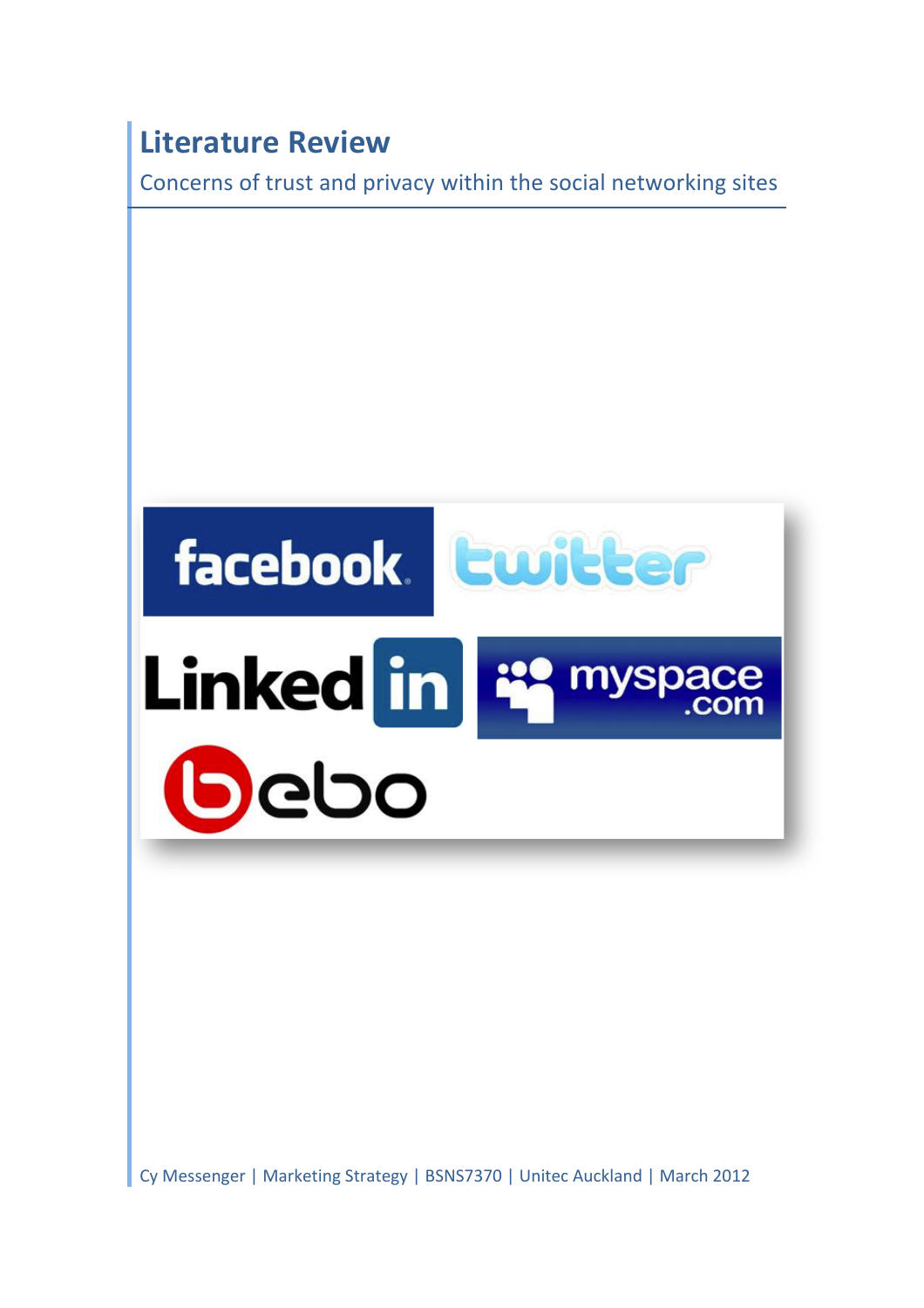# **Table of Contents**

| <b>INTRODUCTION</b>            | 3 |
|--------------------------------|---|
| <b>1.0 CONCEPT DEFINITIONS</b> | 3 |
| <b>2.0 LITERATURE REVIEW</b>   | 4 |
| <b>3.0 RECOMMENDATIONS</b>     | 7 |
| <b>REFERENCES</b>              | 8 |
| <b>APPENDICES</b>              | 9 |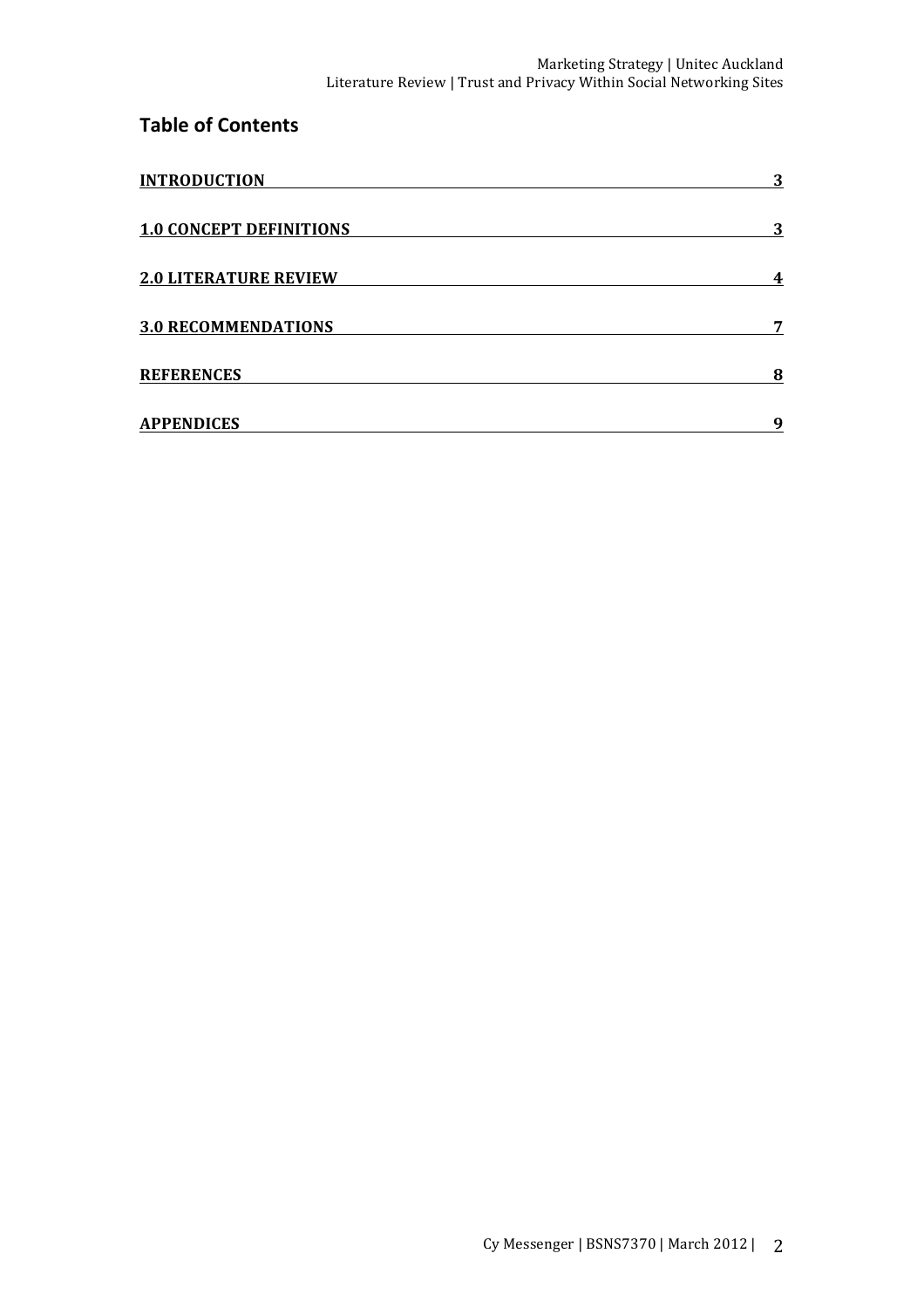#### **Introduction**

In today's internet driven society we have witnessed the rapid growth of social network sites' (SNS) as well as their integration into our everyday lives. SNS's such as Facebook (FB), Twitter, Linkdin, Myspace and Bebo, now represent a fundamental shift in the way that we communicate (Butler, McCann , & Thomas , N.D) in our personal and working lives. In December 2011 FB alone reported to have 845 million active monthly users (Facebook, N.D). With the sharing nature of SNS's and the sites' control of posted information, concerns have developed regarding trust and privacy issues within SNS's.

This report is a literature review of ten published journals and articles related to the topic of trust and privacy within the social media space, taken from a users perspective. We will begin by discussing the user's responsibilities concerning their own online content, and go on to talk about the inconsistency and confusion of SNS's privacy policies. We will then discuss the concept of user's data being seen as currency, and the use of user's private and personal information. Next we will discuss how privacy laws governing the internet space are out of touch with modern internet usage, and talk about the security risks involved with sharing personal information on SNS's.

We will finish this report by offering recommendations to Government's, SNS users and SNS owners as to ways in which the social media space can be made safer and more private for users. Essentially being that Governments need to update privacy policies concerning the online space, that SNS users must be aware of SNS's privacy policies and take some responsibility for the information that they choose to post online, and finally that SNS's have to take a more ethical and socially responsible approach to their use of user information.

#### **1.0 Concept Definitions**

Social Network Sites; web applications that facilitate online relationships between people (Hooper & Evans, 2010). SNS's are referred to by varying terms, the definition is universal.

Trust; a belief or expectation about the other (trusted) party, or as a willingness to rely on another party, coupled with a sense of vulnerability or risk if the trust is violated (Grabner-Krauter, 2009). This is a universally accepted concept of trust.

Privacy; a state in which one is not observed or disturbed by other people. The state of being free from public attention: a law to restrict e.g. newspapers' freedom to invade people's privacy (Oxford Dictionaries, 2012). This is a universally accepted concept of privacy.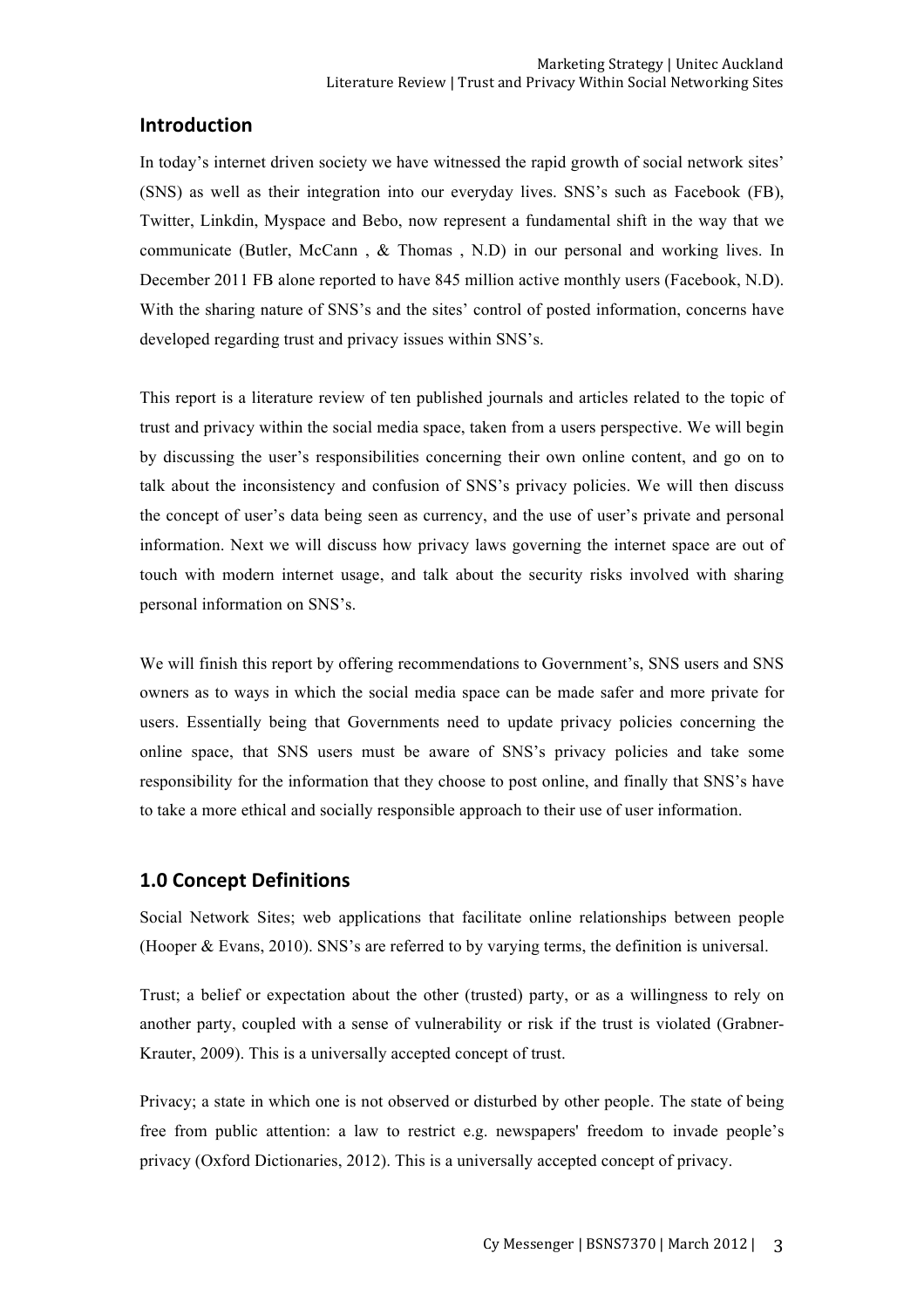Privacy Statement; is a form of contractual commitment on the part of the company receiving the information, and one of the primary means customers have to identify the values of an organisation (Hooper & Evans, 2010). This is a universally accepted definition.

#### **2.0 Literature Review**

Individuals are no longer just consumers of online information. They now play a significant role in creating content for others to consume (Bateman, Butler, & Pike, 2010). The question is "*do SNS users hold the ultimate responsibility for their own content*?" It is contributed voluntarily after all. SNS's and the internet as a whole are public spaces, used to connect people. Gone are the days of regular communications being performed via written letters in sealed envelopes, however truly private and secure mail is still conducted this way through the likes of registered mail. Further questions are, "Can social network sites really be considered private?" ''What is private? Certainly not anything you put on the internet, no matter how many privacy controls there are" (Emerald, 2011). User's essentially trust that information posted to SNS's will be respected as being personal and private, only available for viewing by the intended limited audience.

A common (other) use of SNS's now is to allow employers to conduct informal background checks of prospective employees. This may sound unethical but there is no legislation or privacy policy to prevent this from occurring. What is to stop employers from making use of free and accessible resources to aid their decision-making? After all, the information has been put there by someone who is aware that it will be viewed and shared by others (Emerald, 2011). The issues arrive when posts are potentially being viewed by larger than intended audiences (Butler, McCann , & Thomas , N.D). Intended private information posted to SNS's being viewed and used for other purposes although questionable must ultimately be the responsibility of the user. The simple fact is that if a comment or image posted may someday lead to embarrassment or public scrutiny, then it should not be posted to this vast public space, regardless of any privacy policies that may be in place. Total privacy on SNS's simply is not possible (Hooper & Evans, 2010). However, SNS's are violating the trust of their users by making personal information available to larger than intended audiences.

Although all SNS's publish privacy policies, the SNS environment is largely devoid of security standards and practices (Grabner-Krauter, 2009). *Privacy statements are often inconsistent, confusing and incomplete* (Hooper & Evans, 2010), and appear to be more concerned with protecting the organisation than protecting user privacy and security (Hooper & Evans, 2010). While all SNS's offer similar services, policies and practices differ from site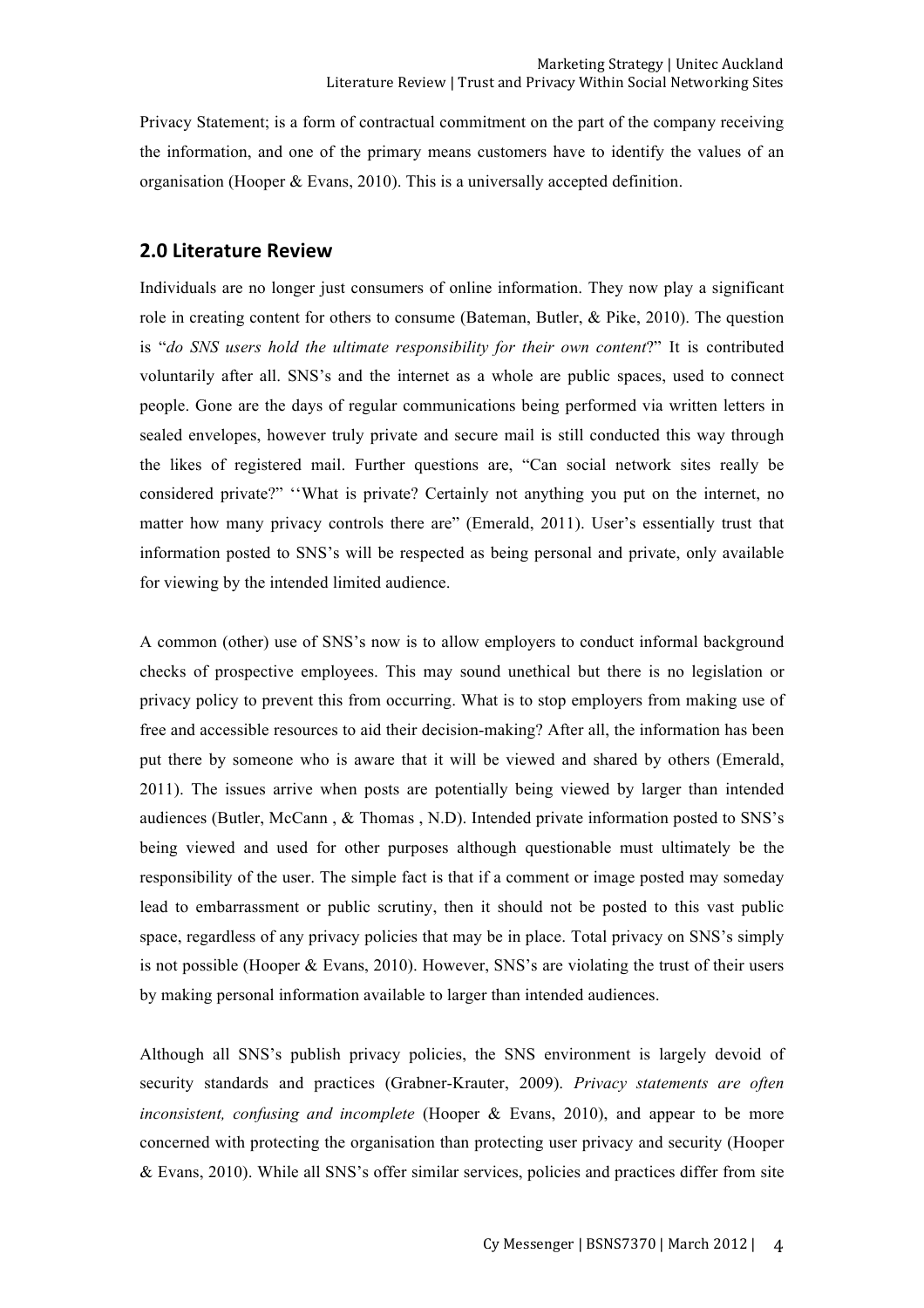to site. For example, FB's default settings do not tell users who views their information, while LinkedIn's default setting shows some details of who is viewing user information if it is accessed (Bateman, Butler, & Pike, 2010).

Every time the likes of FB introduce a new feature, user information seems to become more accessible, rather than less (Tan, Qin, Kim,  $\&$  Hsu, 2011). Particularly with the introduction of 'Timeline' on FB where any posts made over the lifetime of a membership are viewable unless individually removed from the 'Timeline'.

Information posted to SNS's may also be used for other purposes; this is not always made clear to users by the SNS. FB founder Mark Zukerberg said, when commenting on this issue "People have really gotten comfortable not only sharing more information and different kinds, but more openly and with more people. That social norm is just something that has evolved over time" (Tan, Qin, Kim , & Hsu, 2011). When users of a SNS use the site they are agreeing to the terms and conditions of that site. Therefore if a fraudulent activity of some sort occurs it can be argued that the fault is on the user due to the information being made public voluntarily, and the result of poor user awareness, having potentially not read or understood the privacy statement (Hooper & Evans, 2010). Younger users are more likely to share their personal information and are less likely to take the time to read privacy statements, suggesting that adult or older users are more concerned with privacy issues than younger users (Hugl, 2011).

The Internet has become a global medium for the gathering of personal information, generating data about users to assist in targeted marketing (Hooper & Evans, 2010). With millions of registered users visiting SNS's on a daily basis, the potential business value of user data has become too great to be ignored by today's marketers (Tan, Qin, Kim , & Hsu, 2011). *Information has become a form of currency*, exchanged by users in order to participate in the economy of social networking. Although many SNS's are free to use, users pay for the service with the information that they share (Bateman, Butler, & Pike, 2010). Personal details such as name, age, gender, likes, geographic location and favourite; music, movies, books and TV shows are sold to third parties. With this information marketers are able to target users with personalised advertising (Hugl, 2011). Data brokers also compile consumer information from both public and private sources and sell it to different organisations for a range of purposes including data mining, profiling and pre-recruiting information as well as for economic espionage (Hugl, 2011). SNS's unfortunate motivation for profit has been seen to overshadow their concerns for user privacy (Hooper & Evans, 2010).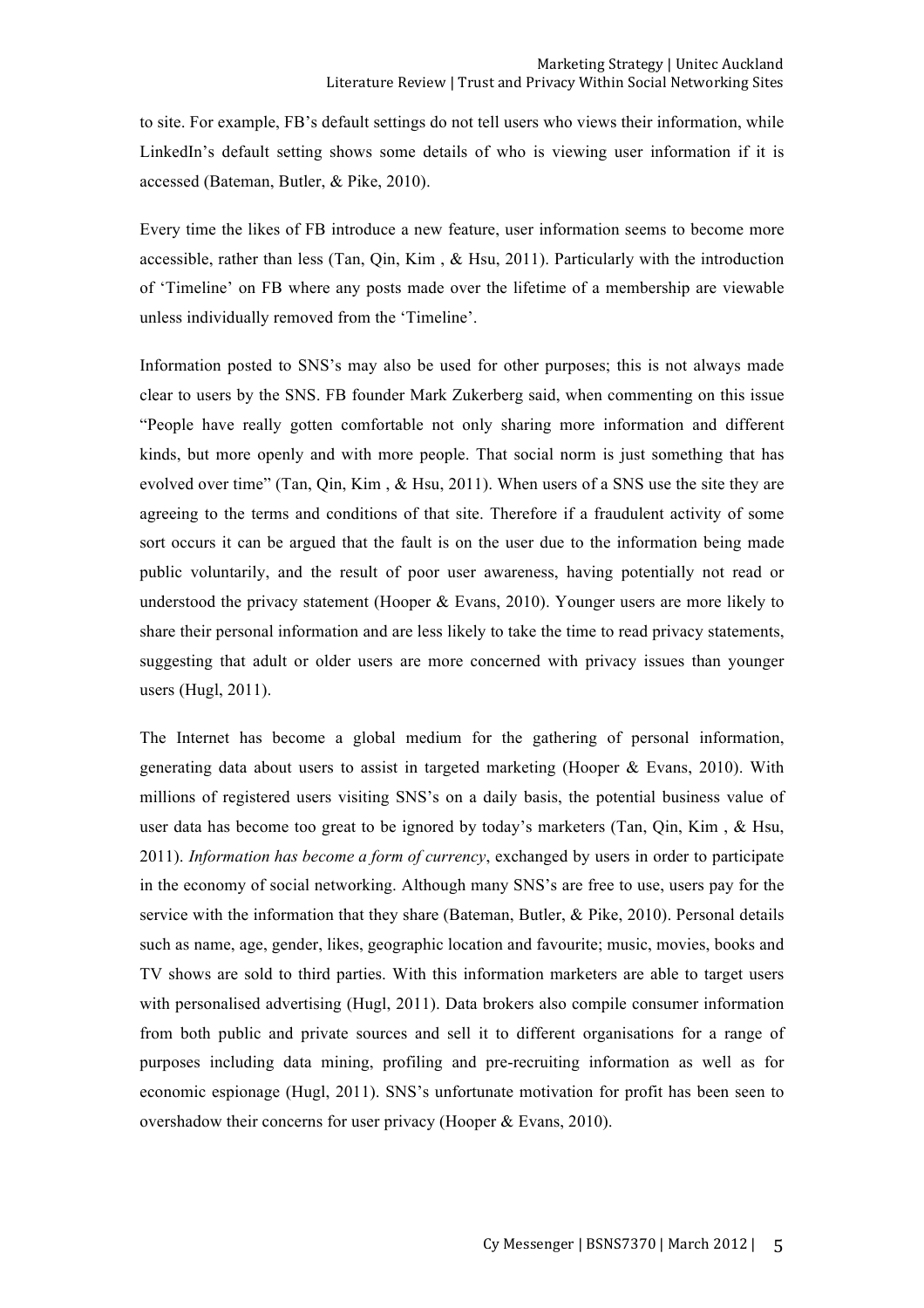As the SNS environment evolves over time so to must Government laws regarding privacy protection, as *many current privacy laws do not consider modern internet usage*. SNS's are governed for example in New Zealand by the Privacy Act 1993 (Hooper & Evans, 2010), in the USA by the Electronic Communications Privacy Act 1986 (US Legal INC, N.D), and in the UK by various acts dated 1998 to 2004, including the Privacy and Electronic Communications Regulations 2003 (Privacy, 2012). All of these privacy regulations were set before the rise of the SNS's. It has been argued that the US privacy regulations are not equipped to address SNS's (Hooper & Evans, 2010), as they do not specifically recognise privacy rights (McGrath, 2011). A website is therefore only required to honour it's own privacy policies, which are written to legally protect the website from any wrongdoing (McGrath, 2011). SNS users should not be dependent on SNS's to dictate how much privacy users will have. This is something that must be established in law (Sangani, 2010). When the law offers so little protection, it allows for the deliberate misuse of data without the need for consent. This situation is not helped by the global nature of the internet, with privacy protection varying in different jurisdictions (Hooper & Evans, 2010).

Using SNS's and *posting personal information both publically and privately can lead to a multitude of risks* including; identity theft, sexual exploitation, online stalking, and cyber harassment. Users may also be subjected to public scrutiny, possibly creating permanent records that may negatively affect the user in the future (Tan, Qin, Kim , & Hsu, 2011). The average user voluntarily provides information about their home address, pet's name, where he/she went to school, mother's maiden name and other family details. This is the typical information used for security or lost password questions for online services (Grabner-Krauter, 2009). You would expect that poor social network practices would only lead to outcomes that will negatively impact SNS's (Dinh, 2011). In recent years; Bebo admitted that a bug in its systems enabled users to view other users private information (Grabner-Krauter, 2009), Twitter agreed to a settlement with the US Federal Trade Commission over charges that it put users privacy at risk by failing to protect their personal information (Sangani, 2010) and FB users found their personal details exposed and searchable on Google, Bing and Yahoo (Sangani, 2010). Yet users keep using SNS's even after reports of privacy violations have been released (Tan, Qin, Kim , & Hsu, 2011).

SNS's would like to be seen as being law-abiding and socially responsible organisations, without being held legally responsible for any privacy breeches (Hooper & Evans, 2010). The SNS's therefore (through privacy statements) place full responsibility for consequences of site usage solely on the user (Hooper & Evans, 2010). This raises the question of "who owns user information once it is online and who is responsible for that information?"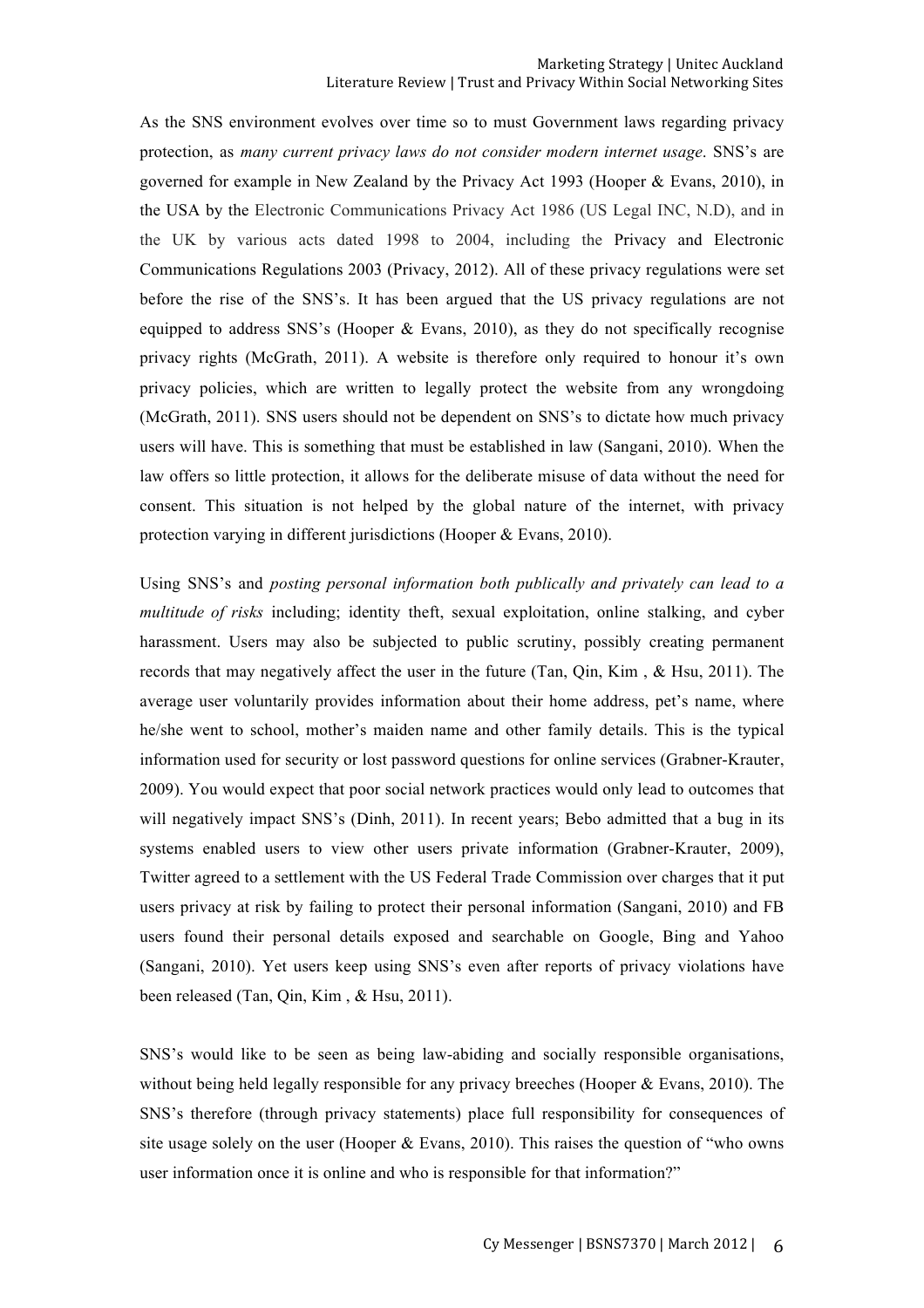### **3.0 Recommendations**

Based on the findings of this report, world governments ultimately need to look at policies governing online practises and bring them into line with how the internet is used today. SNS's are taking advantage of dated governing laws to allow them to dictate user privacy policies, therefore exploiting users private and personal information without consent. "The globally recognized and accepted privacy fair practices essential for an effective online privacy policy are; Notice, Choice, Access, Security, and Enforcement" (McGrath, 2011). (See appendix 1 for an explanation of privacy fair practices)

SNS users are entering into a contract with sites by merely using the services of that site. Users must be aware of the terms of this contract by taking the time to read the privacy statement. It is the decision of the user as to whether he/she will continue to use the SNS, however informed or not most users will continue to use SNS's as they have become a significant means of modern communication and self expression. In light of SNS's leading position in this relationship, users must be very vigilant in what they choose to post on to SNS's as well as being aware of their personal privacy settings. In most cases SNS's have the legal right to use users personal information. If information posted to a site may at some time pose a potential security risk or threat then that information quite simply should not be posted.

Although SNS's are legally within their rights to conduct the practises that they choose to conduct, they should consider a more ethical, consumer-centric approach to their business. Privacy statements should be made clearer and more consistent across different SNS's, outlining in detail how user information will be used and by whom. SNS's are in a position where they can negatively impact on users lives by violating their trust and not sufficiently protecting their privacy. SNS's must consider their social and business responsibilities regarding the issues of user trust and privacy. It may come to the point where users have had enough and simply do not continue to provide SNS's with the personal information that they crave and deem to be so valuable.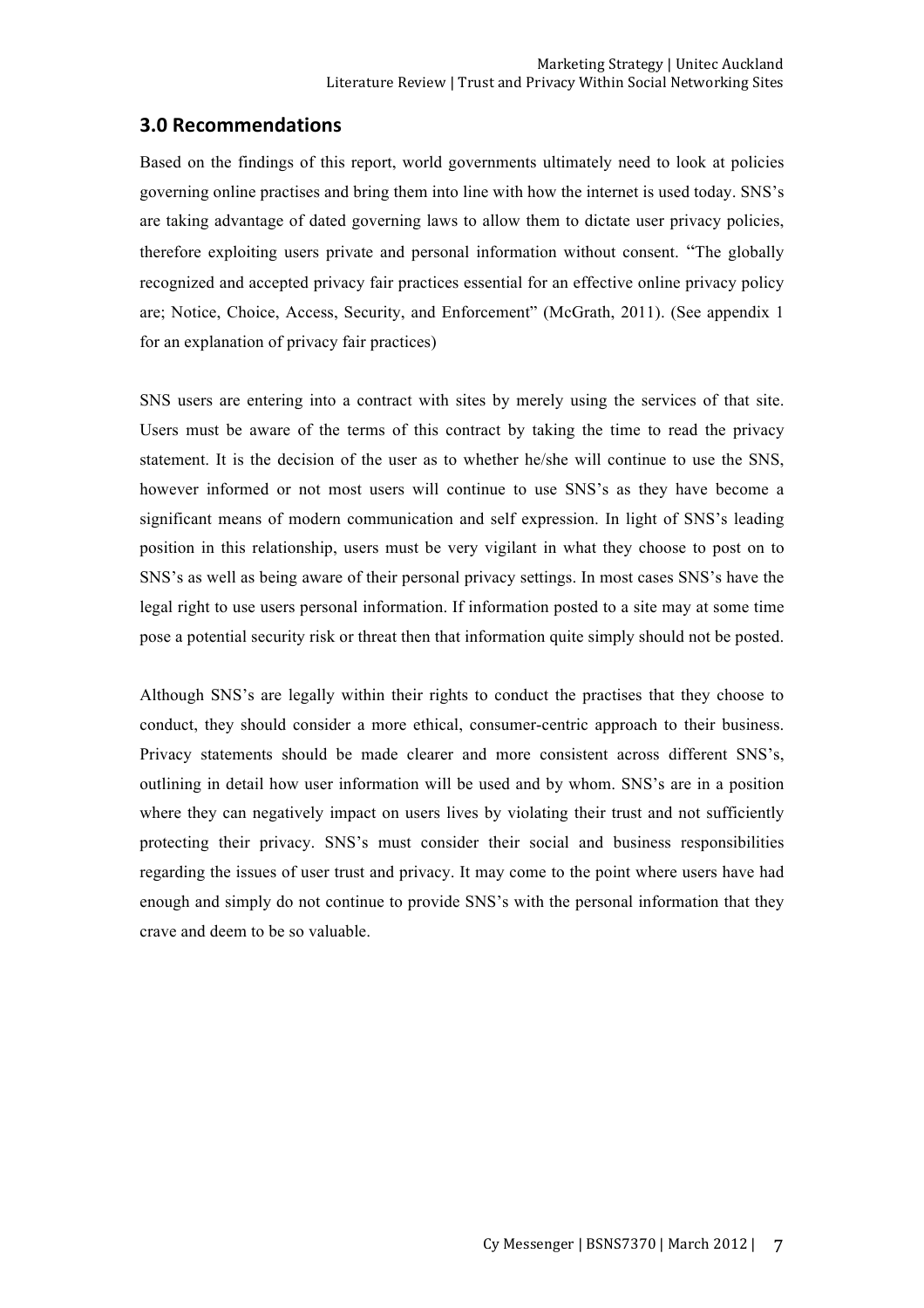## **References**

**Bateman, P. J., Butler, B. S., & Pike, J. C.** (2010). To disclose or not: publicness in social networking sites. *Information Technology & People* , Vol 24 (1).

**Butler, E., McCann, E., & Thomas, J.** (N.D). Privacy Setting Awareness on Facebook and Its Effect on User-Posted Content. *Human Communication*, *Vol 14*.

**Dinh, A. K.** (2011). Privacy and Security of Social Media in Health Care . *Journal of Health Care Compliance* .

**Emerald.** (2011). Facing up to Facebook Voyeurs. *Strategic Direction* , *Vol* 27.

**Facebook.** (N.D). *Facebook News room*. Retrieved March 18, 2012 from

http://newsroom.fb.com/content/default.aspx?NewsAreaId=22

**Grabner-Krauter, S.** (2009). Web 2.0 Social Networks: The Role of Trust. *Journal of Business Ethics* .

**Hooper, T., & Evans, T. B.** (2010). The Value Congruence of Social Networking Services - a New Zealand Assessment of Ethical Information Handling. *The Electronic Journal Information Systems Evaluation*, *Vol* 13 (2).

**Hugl, U.** (2011). Reviewing person's value of privacy of online social networking. *Internet Research , Vol 21* (4).

**McGrath, D. L.** (2011). Social Networking Privacy: Important Or Not? Interdisciplinary *Journal Of Contemporary Research In Business, Vol 3 (3).* 

**Oxford Dictionaries**. (2012). *Privacy*. Retrieved March 22, 2012 from

http://oxforddictionaries.com/definition/privacy

**Privacy**. (2012, March 15). Retrieved March 21, 2012 from Wikipedia:

http://en.wikipedia.org/wiki/Privacy#Privacy\_law

**Sangani, K.** (2010). Who owns your personal data?

**Tan, X., Qin, L., Kim, Y., & Hsu, J.** (2011, April 19). Impact of Privacy Concern in Social Networking Websites.

**US Legal INC.** (N.D). *Privacy*. Retrieved March 21, 2012 from

http://internetlaw.uslegal.com/privacy/